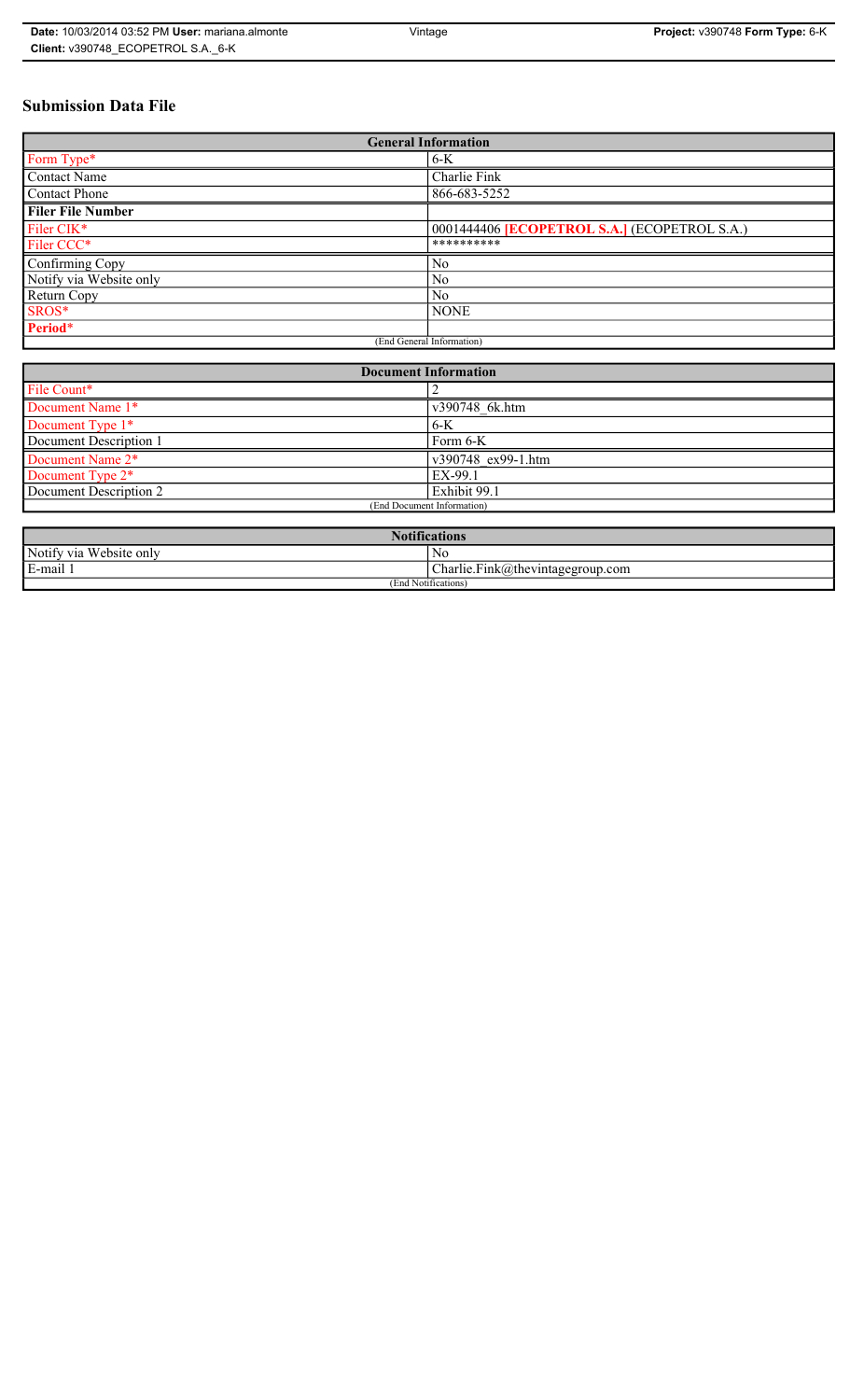#### **UNITED STATES**

**SECURITIES AND EXCHANGE COMMISSION Washington, D.C. 20549**

### **FORM 6-K**

#### **REPORT OF FOREIGN PRIVATE ISSUER PURSUANT TO RULE 13a-16 OR 15d-16 UNDER THE SECURITIES EXCHANGE ACT OF 1934**

For the month of October, 2014 Commission File Number 001-34175

ECOPETROL S.A.

(Exact name of registrant as specified in its charter)

N.A.

(Translation of registrant's name into English)

COLOMBIA

(Jurisdiction of incorporation or organization)

Carrera 13 No. 36 – 24 BOGOTA – COLOMBIA

(Address of principal executive offices)

Indicate by check mark whether the registrant files or will file annual reports under cover of Form 20-F or Form 40-F.

Form 20-F  $\boxtimes$  Form 40-F  $\Box$ 

Indicate by check mark if the registrant is submitting the Form 6-K in paper as permitted by Regulation S-T Rule 101(b)(1)

 $Yes \Box No \boxtimes$ 

Indicate by check mark if the registrant is submitting the Form 6-K in paper as permitted by Regulation S-T Rule 101(b)(7)

 $Yes \Box No \boxtimes$ 

Indicate by check mark whether the registrant by furnishing the information contained in this form is also thereby furnishing the information to the Commission pursuant to Rule 12g3-2(b) under the Securities Exchange Act of 1934.

## $Yes \Box No \boxtimes$

If "Yes" is marked, indicate below the file number assigned to the registrant in connection with Rule 12g3-2(b): 82-  $N/A$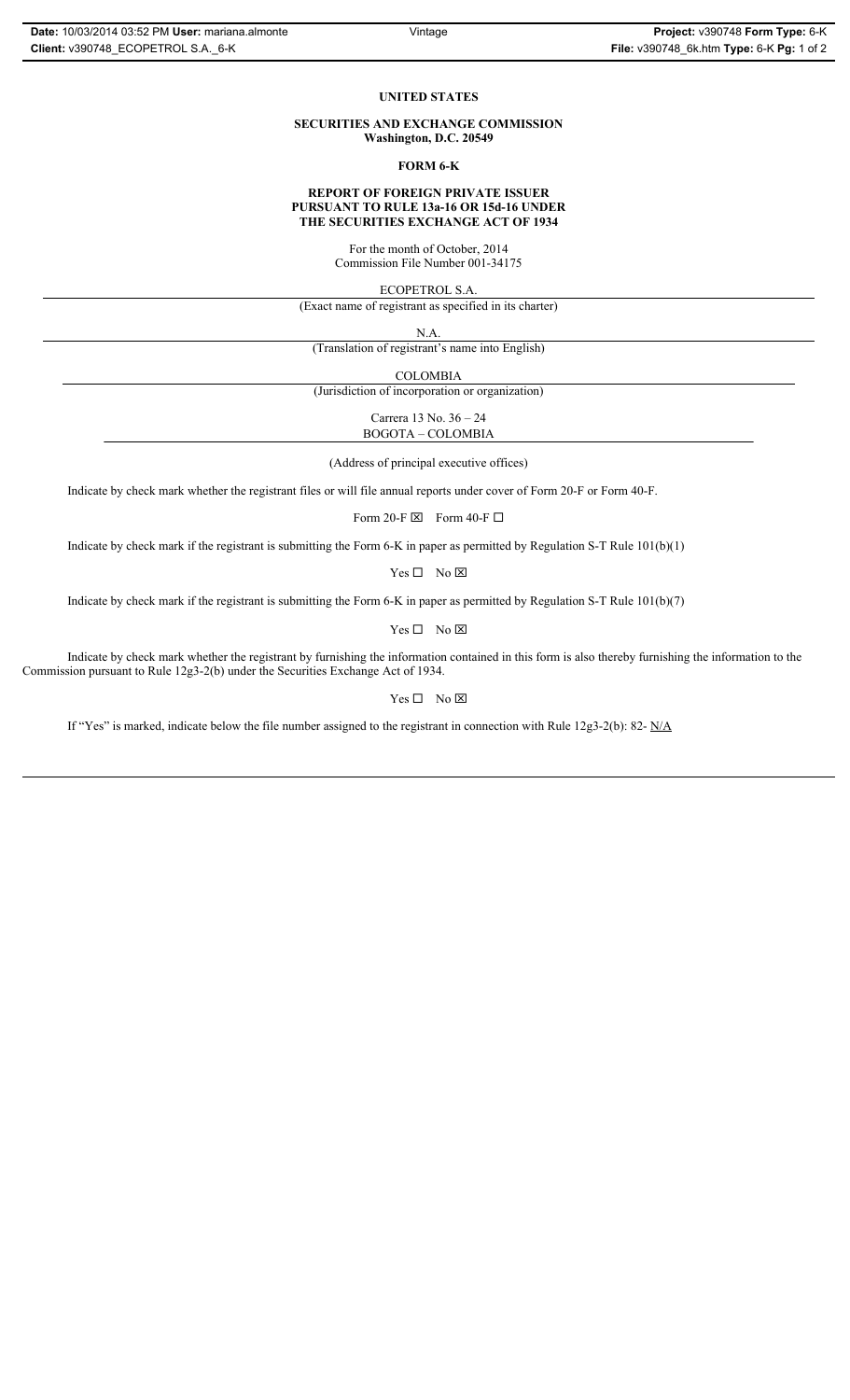| Date: 10/03/2014 03:52 PM User: mariana almonte |
|-------------------------------------------------|
| Client: v390748 ECOPETROL S.A. 6-K              |

## **SIGNATURES**

Pursuant to the requirements of the Securities Exchange Act of 1934, the registrant has duly caused this report to be signed on its behalf by the undersigned, thereunto duly authorized.

Ecopetrol S.A.

By: /s/ Alberto Vargas Peñalosa Name: Alberto Vargas Peñalosa Title: Acting Chief Financial Officer

Date: October 3, 2014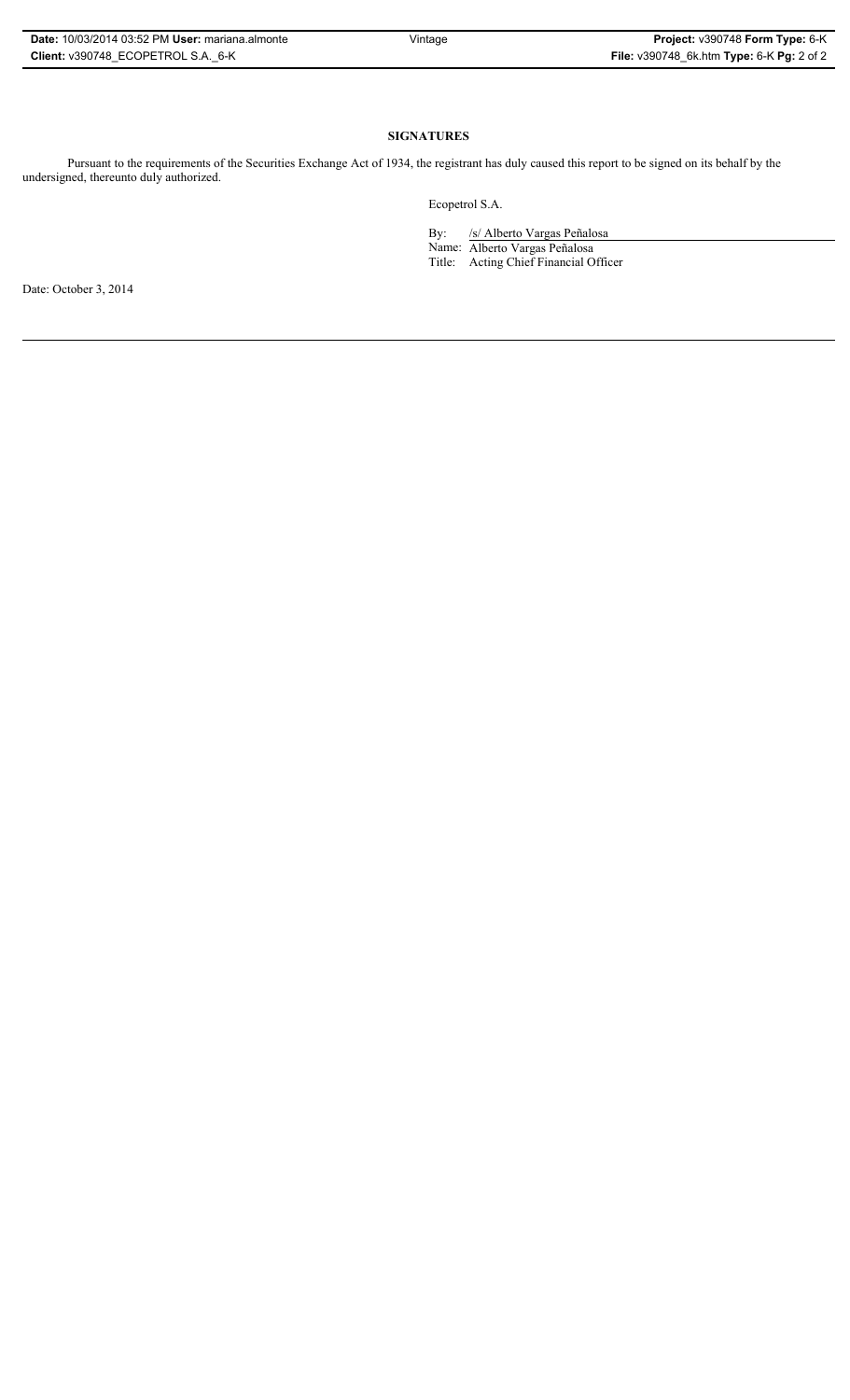| <b>Date: 10/03/2014 03:52 PM User: mariana.almonte</b> | Vintage | Project: v390748 Form Type: 6-K                   |
|--------------------------------------------------------|---------|---------------------------------------------------|
| Client: v390748 ECOPETROL S.A. 6-K                     |         | File: v390748_ex99-1.htm Type: EX-99.1 Pg: 1 of 2 |

**Exhibit 99.1**

### **Ecopetrol Announces New Vice President for Legal Affairs**

Ecopetrol S.A. (BVC: ECOPETROL; NYSE: EC; TSX: ECP) announces that Mr. Alejandro Linares Cantillo, has taken over his duties as the company's new Vice President for Legal Affairs.

The new vice president is a graduate of the University of Los Andes, has a Master's degree in finance from the same institution and an LL.M. degree from Harvard Law School. He is currently a Ph.D. candidate in law at the Externado University of Colombia.

Mr. Linares has worked in the public and private sectors. He served as advisor to the office of the President of Colombia on social policy, the Vice Minister of Agriculture and the Minister Plenipotentiary of the Colombian embassy in Paris. He also headed the special foreign investment unit of the National Planning Department and was legal director of the Public Credit division of the Finance Ministry.

He was Vice President for Legal Affairs at IBM Colombia, and has been a member of the board of directors of companies in the real and financial sectors as well as an arbitrator for the Bogota Chamber of Commerce.

Mr. Linares has maintained close ties with academia. He was a professor at the University of Los Andes, the university Colegio Mayor de Nuestra Senora del Rosario and University of the Norte in Barranquilla. Prior to joining Ecopetrol, he was director of the mergers and acquisitions of the law firm Gomez – Pinzon Zuleta where he was a partner since 1994.